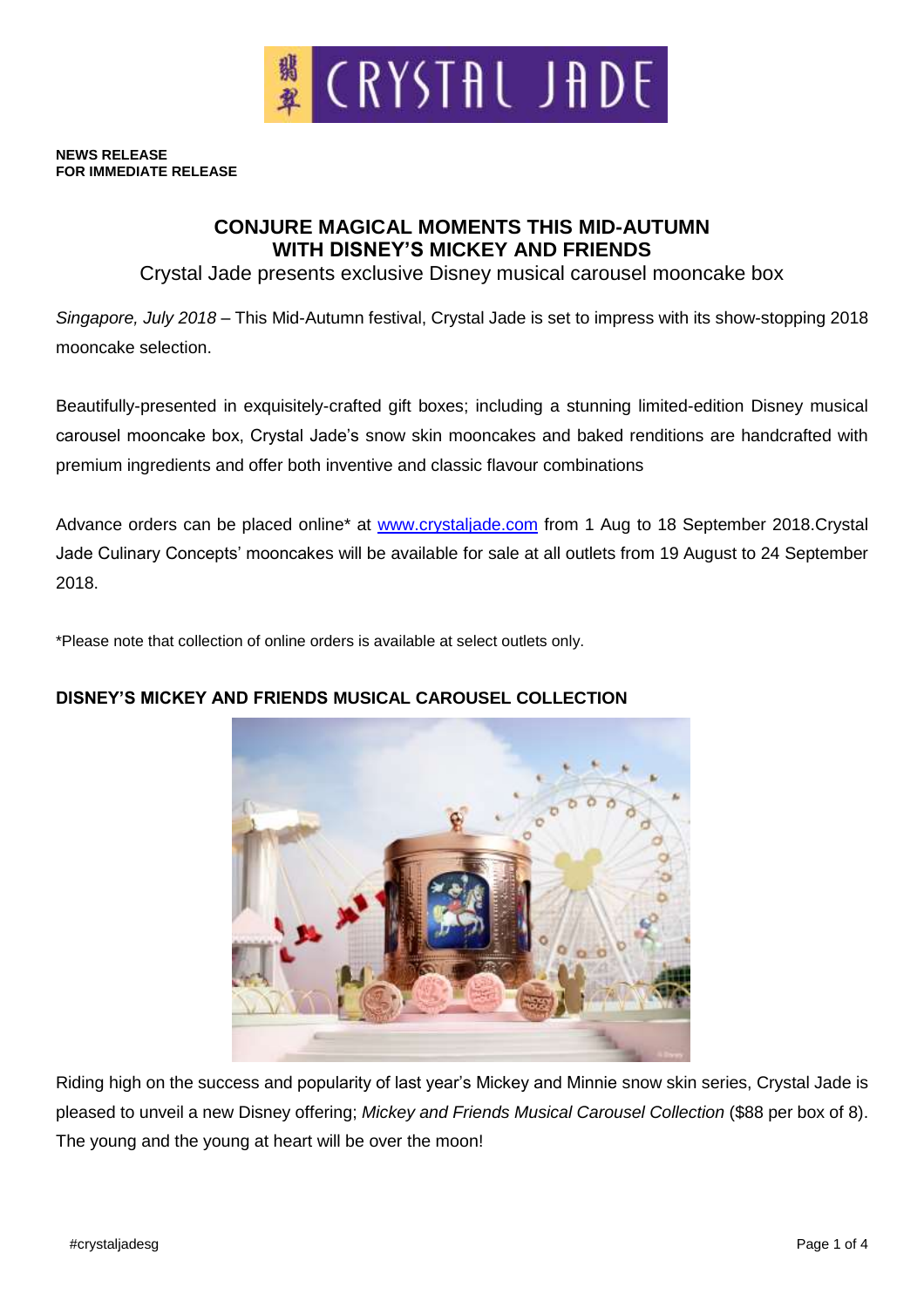Designed based on specially-commissioned drawings by Disney's artists, the beautiful rose gold-gilded tin box; which is lit from within, is a musical carousel that features the beloved characters of Mickey, Minnie, Donald, Daisy and Goofy, on a merry-go-round ride to the joyful tune of 'Mickey Mouse March'.



Within the carousel is a tea-party-ready two-tier dessert tray, with eight petite gems in two delicious flavours. Definite crowd-pleasers, *Pandan Lotus with gula Melaka*  椰糖班兰莲蓉 *(coral pink)* is a harmonious blend of two quintessential South-east Asian ingredients, while *Chocolate Manuka honey* 巧克力麦卢卡蜂蜜 (light brown) marries the intense and rich flavour of premium Manuka honey with quality milk chocolate. The dessert tray is reusable as an elegant table centrepiece after the

mooncakes have been consumed!



### **CRYSTAL JADE TRADITIONAL BAKED SIGNATURES**

Over the years, Crystal Jade's repertoire of traditional baked signatures has remained a firm favourite among many customers. The brand's rendition is based on a proprietary recipe that renders a thin golden-brown and moist pastry skin, and a generous filling crafted with low-sugar premium natural white lotus for a more wholesome treat.

This year, these traditional treats are showcased in a classy turquoise gift box with a gem stone-inspired design.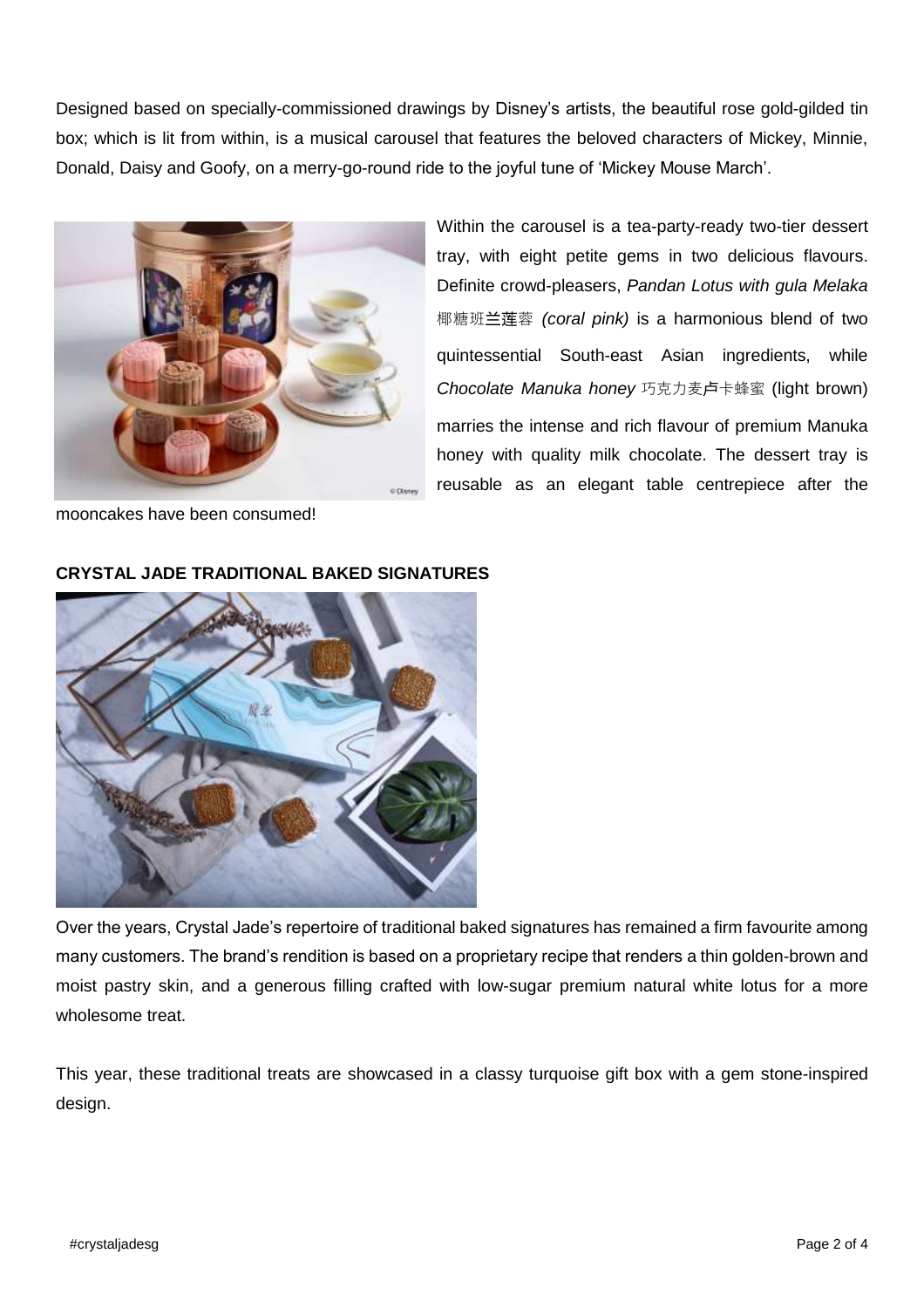Undoubtedly the signature offering, *Mixed nuts and chicken ham* 翡翠伍仁 (\$68 for box of four) possesses a savoury nuance as the lotus paste is mixed with an abundance of nuts such as orange peel, sesame seeds and almonds, as well as chicken ham.

Besides the *Less sugar white lotus paste with single* and *double yolk* 低糖单黄/双黄白莲蓉 (\$62 and \$68 respectively), nutty melon seeds add bite and flavour to the smooth lotus paste in the *Less sugar white lotus paste with melon seed* version 低糖瓜子白莲蓉 (\$58 for box of four).

## **PROMOTIONS**

Exclusively for Jadeite members, DBS/POSB and Citibank Cardholders

- 1) Early Bird Offer: 20% off
	- eStore: 1 August to 31 August 2018
	- Outlets: 19 August to 31 August 2018

### 2) 10% discount

- eStore: 1 September to 18 September 2018
- Outlets: 1 September to 24 September 2018

For more information on outlet locations, please log on to [www.crystaljade.com.](http://www.crystaljade.com/)

| <b>TRADITIONAL BAKED</b>                               | 4 PCS/BOX |
|--------------------------------------------------------|-----------|
| 低糖瓜子白莲蓉 White Lotus Paste with Melon Seed (Low Sugar)  | \$58      |
| 低糖单黄白莲蓉 White Lotus Paste with Single Yolk (Low Sugar) | \$62      |
| 低糖双黄白莲蓉 White Lotus Paste with Double Yolk (Low Sugar) | \$68      |
| 翡翠伍仁 Signature Mixed Nuts and Chicken Ham              | \$68      |

| <b>MICKEY AND FRIENDS MUSICAL CAROUSEL COLLECTION</b> | <b>8PCS/BOX</b> |
|-------------------------------------------------------|-----------------|
| 迷你冰皮月饼 Assorted Mini Snow Skin Mooncakes: -           | \$88            |
| 椰糖班兰莲蓉 Pandan Lotus Gula Melaka<br>$\bullet$          |                 |
| • 巧克力麦卢卡蜂蜜 Chocolate Manuka Honey                     |                 |

#### **ABOUT CRYSTAL JADE GROUP**

Founded in 1991, Crystal Jade is an awarded Chinese culinary group with MICHELIN one star and multiple MICHELIN Bib Gourmand awards (Hong Kong & Shanghai). Committed to preserving the rich traditions of Chinese cuisine, the group's portfolio of specialty dining concepts range from fine dining and casual dining restaurants to specialty bakeries.

In 2014, L Capital Asia, the private equity arm of LVMH Moët Hennessy – Louis Vuitton officiated a 90% stake buy in Crystal Jade. Later in June 2015, Standard Chartered Private Equity (SCPE) announced its investment in the group as well. To date, the award-winning group owns and operates over 120 outlets across 30 major cities in Asia Pacific and the United States.

*Note to editors: High-res images of Crystal Jade Culinary Concepts' mooncake selection are available upon request via email.*